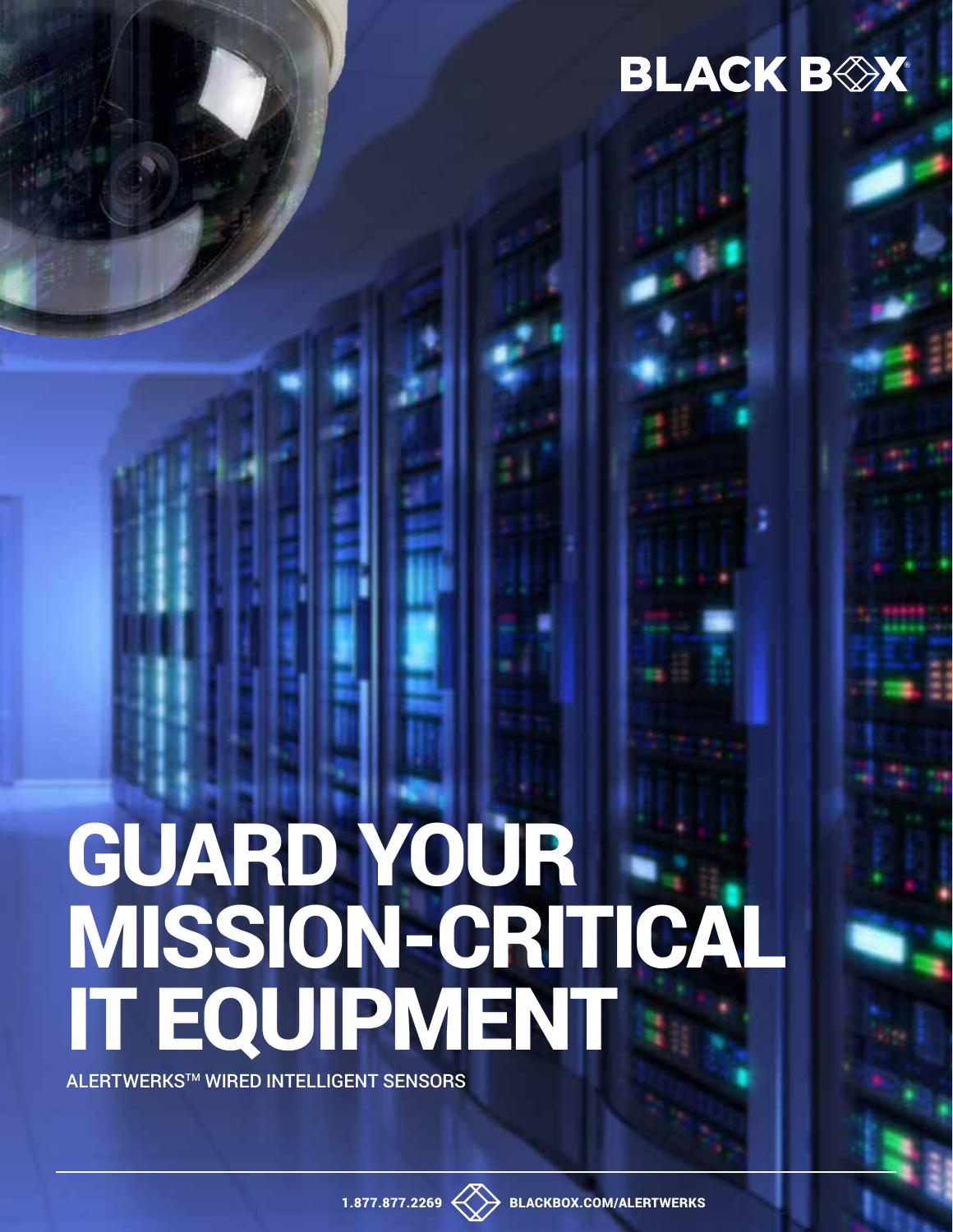# PROTECT AND CONTROL YOUR INFRASTRUCTURE AGAINST THREATS — SAVE ENERGY AND MONEY

#### **WHAT IS ALERTWERKS WIRED?**

AlertWerks Wired is a state-of-the-art IoT solution. You can actively monitor conditions in your server room or any room, enabling you to protect and ensure the stability of your business. Living in today's world means relying on working infrastructure for your communication needs. It also means respecting the environment, seeking ways to save energy and money, and preparing for unexpected threats like pandemics.

AlertWerks Wired enables you to measure environmental **Read Strains** control over your IT and IP systems, and switch **Depending the problem** things on or off when needed. Using AlertWerks Wired means knowing what is happening or not happening. Measure temperature in certain rooms to know heating is still on and consuming energy. Monitor humidity to identify water leaks before equipment or infrastructure is damaged.

Your IT infrastructure is the heart of your business communication and your goal is to ensure availability of the services your IT provides. Through predictive maintenance, AlertWerks Wired detects faults before they impact your business.

It is up to you to start today  $-$  let AlertWerks Wired take actions automatically or send you a notification message. Black Box ensures that your hardware is online with AlertWerks Wired in **ENTERTAINMENT** minutes. It is easy to set up. No special knowledge is needed. If you are familiar with PCs, you can set up AlertWerks Wired in minutes. **PUBLIC SAFTEY STATE & LOCAL SPORTS & UTILITIES**

To get started, you need a Gateway. The Gateway is the base unit of your new modern IoT system. See page 4. Connect a Gateway to your network and start using Virtual Sensors out of the box.

We offer a full line of physical sensors as well. Physical sensors digitize our analog world. Get a physical temperature sensor and connect it to your Gateway. See page 5 for physical sensors.

The embedded Web Interface of AlertWerks Wired Gateway auto-detects the sensor and allows you to configure the sensor, set up dashboards, and watch things happening live. You can also configure notifications and alerts, allowing the AlertWerks Wired system to perform actions automatically or bring the problem to your attention via email.



#### **FEATURES**

#### **Physical sensors**

These are connected through RJ-45 ports directly to the gateway. Physical sensors digitize our analog world. Examples are sensors for temperature, humidity, airflow, status of dry contact, door, motion detector, and other sensors.

#### **Virtual sensors**

By means of IP/IT methods and protocols, you can retrieve information from your systems. This, for example, can be an SNMP GET command to report the remaining battery capacity percentage of your UPS. A Virtual Sensor can also be configured to ping a device, ensuring that an important piece of equipment is online.

#### **Data measurement** (see chart)

The gateway displays the values measured by the attached sensors, e.g. temperature, humidity, airflow, status of dry contact, door, motion detector, and other sensors.

| Temp Rack 03     | 66°F (19°C) |
|------------------|-------------|
| Humidity Rack 03 | 34%         |

**1.877.877.2269 BLACKBOX.COM 1.877.877.2269 BLACKBOX.COM 1.877.877.2269 BLACKBOX.COM 1.877.877.2269 BLACKBOX.COM 1.877.877.2269 BLACKBOX.COM**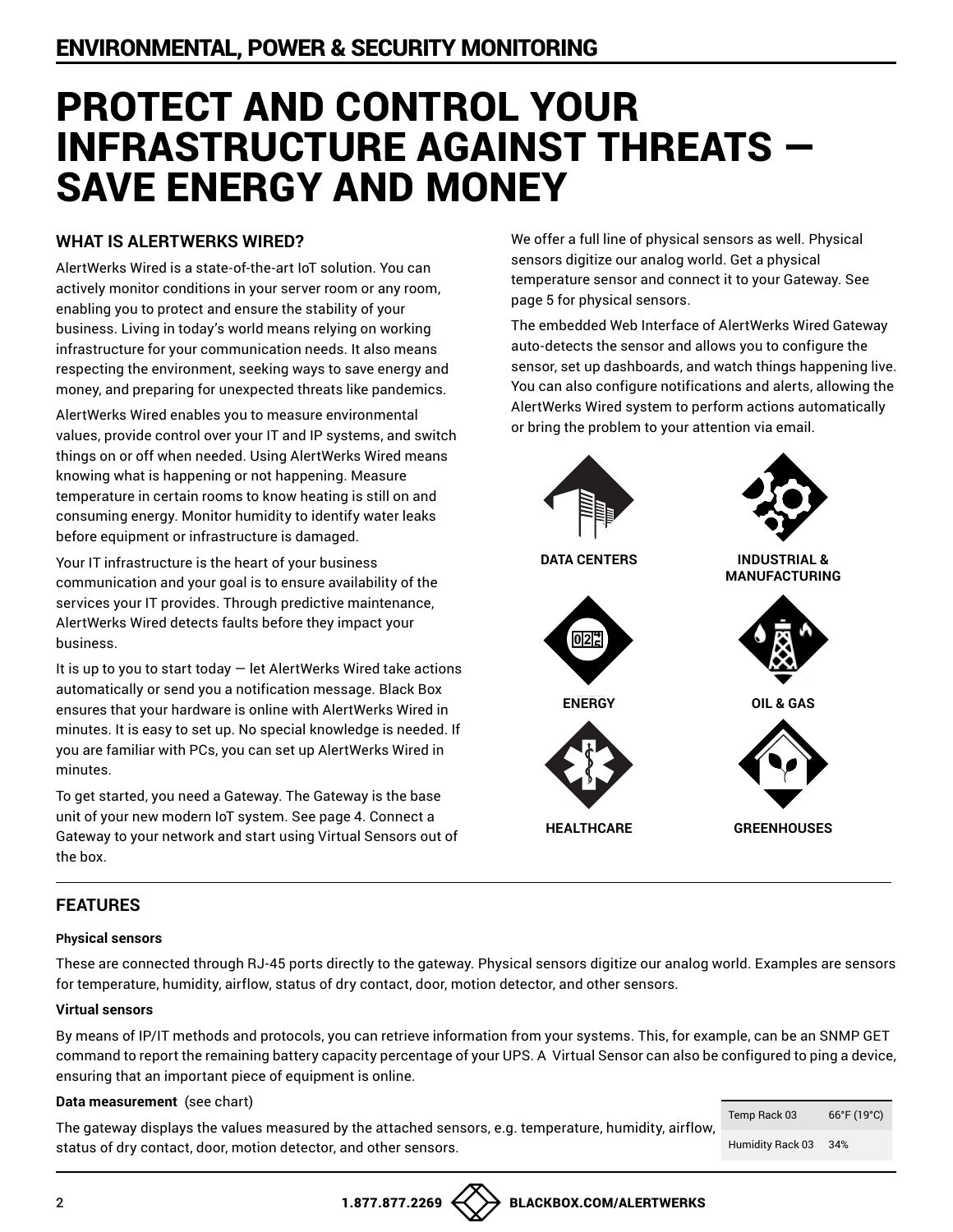#### **Data collecting and graphing** (see chart below)

The measurements are periodically stored in the internal memory and can be exported and displayed as graphs.



Users can define warnings and critical alarm states. Depending on these conditions, either a notification (SMS, Email, etc.) is sent or actions are executed. This includes SNMP traps, SNMP SET commands, or using the relays or an IP-controlled PDU to switch on and off DC or AC power.

#### **Easy setup and management**

Simple, accurate, and rugged, the AlertWerks monitoring appliance is ready to run right out of the box. Plug the sensors into the RJ-45 ports and they do automatically configure and go online, ready to report any status change.

#### **Web-based management interface**

A Java™-based web UI enables access to the gateways over any IP network — even the internet.

#### **Protocols**

AlertWerks Wired is a perfect fit for your IT infrastructure. Through SNMP and MQTT, AlertWerks Wired can interact with cloud and centralized software solutions.

#### **BENEFITS**

- Reduces downtime and increases equipment reliability
- Saves energy and money
- Reduces OPEX
- Integrates perfectly with your IT infrastructure

#### **APPLICATIONS**

From data center device monitoring to remote management of proprietary equipment where physical access is difficult, environmental monitoring applications are essential to generating information about the conditions that affect your mission-critical IT equipment

#### **MONITORING GATEWAYS AND INTELLIGENT SENSORS**



| <b>KEY</b> | <b>DESCRIPTION</b>           |
|------------|------------------------------|
| A          | Door Sensor                  |
| R          | Siren and Strobe Light       |
| C.         | <b>IP Surveillance</b>       |
| D          | Smoke/Fire                   |
| F          | Rope Water                   |
| F          | Dual Temperature Humidity    |
| G          | Font-Rear Temperature String |
| н          | AlertWerks™ Gateway          |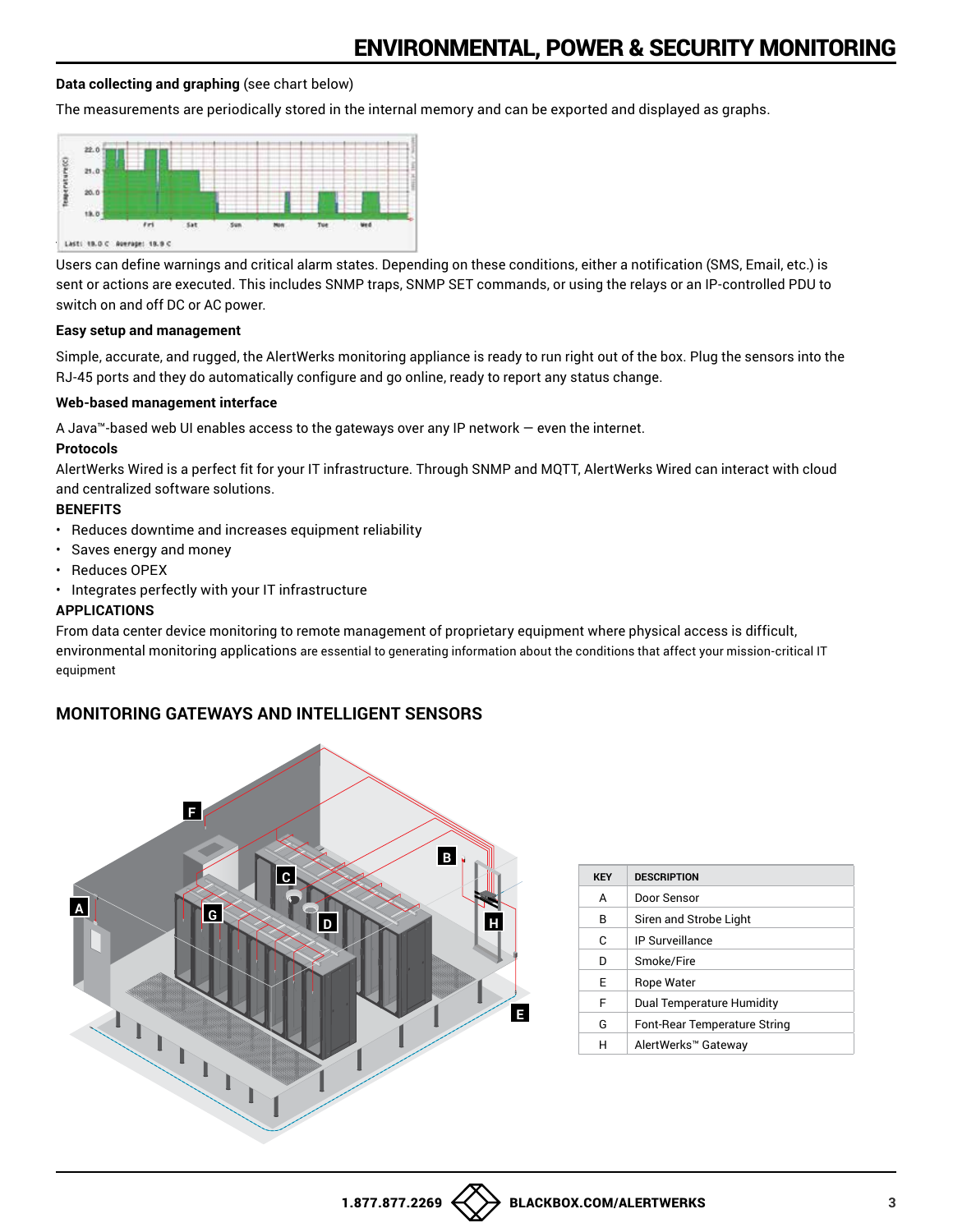#### ALERTWERKS PLUS GATEWAYS

(page 5)

#### **High speed, intelligent environmental monitoring system**

- Supports 2 to 8 Intelligent Sensors • Mounting dependent on unit EME160A / EME161A-R2: Desk top or Din-rail
- EME164A / EME168A: Standard 1U rackmount • Front and rear thermal mapping for any server cabinet (This is only if a sensor is added, not native to the Gateway)
- Optional LCD display
- MQTT Support



EME161A-R2



EME168A

#### **ALERTWERKS™ PLUS GATEWAYS**

| Configuration                       | Software utility for IP setup, then over web browser                                                                                                                                                 |
|-------------------------------------|------------------------------------------------------------------------------------------------------------------------------------------------------------------------------------------------------|
| <b>Encryption</b>                   | SL 128 bit (HTTPS)                                                                                                                                                                                   |
| <b>Fnvironmental</b>                | Temperature: -31 to 158° F (-35 to +70° C);<br>Humidity: 20 to 80%, noncondensing                                                                                                                    |
| <b>Monitoring and Alarms</b>        | Via web browser, email, SNMP trap                                                                                                                                                                    |
| <b>Security</b>                     | SNMP v1/2, optionally license code for v3 available                                                                                                                                                  |
| <b>Protocols Supported (Client)</b> | DHCP, SMTP, (S) NTP, SNMP, MQTT                                                                                                                                                                      |
| <b>CE Approval</b>                  | Yes                                                                                                                                                                                                  |
| <b>Connectors</b>                   | All: (1) RJ-45 Ethernet 10/100 port; EME164A, EME168A:<br>Basic Expansion Bus (BEB) connector; EME164A, EME160A/<br>EME161A-R2 also: (4) RJ-45 sensor ports; EME168A also: (8)<br>RJ-45 sensor ports |
| <b>Expansion Port</b>               | (1) EXP port for connecting EME164A or<br><b>EME168A</b> expansion hubs                                                                                                                              |
| Power                               | All: 5 VDC, 3A                                                                                                                                                                                       |
| Size                                | EME164A, EME168A: 1.6"H x 18.7"W x 1.9"D (4.1 x 47.5 x 4.9)<br>cm); EME160A / EME161A-R2: 1.3"H x 4.5"W x 2.5"D (3.2 x<br>$11.4 \times 6.4$ cm)                                                      |

| <b>ARTICLE #</b> | <b>DESCRIPTION</b>                                                      |
|------------------|-------------------------------------------------------------------------|
| <b>EME160A</b>   | 2 active Sensor Ports with Ethernet/LAN.<br>Desktop/DIN-Rail            |
| <b>EME160-UC</b> | Unlock License Code for 2 additional Sensor<br>Ports on FMF160A         |
| EME161A-R2       | 4-Port with Ethernet/LAN, Desktop/DIN-Rail                              |
| <b>EME164A</b>   | 4-Port with Ethernet/LAN. Modbus/RS-485<br>and Expansion Bus Interfaces |
| <b>EME168A</b>   | 8-Port with Ethernet/LAN, Modbus/RS-485<br>and Expansion Bus Interfaces |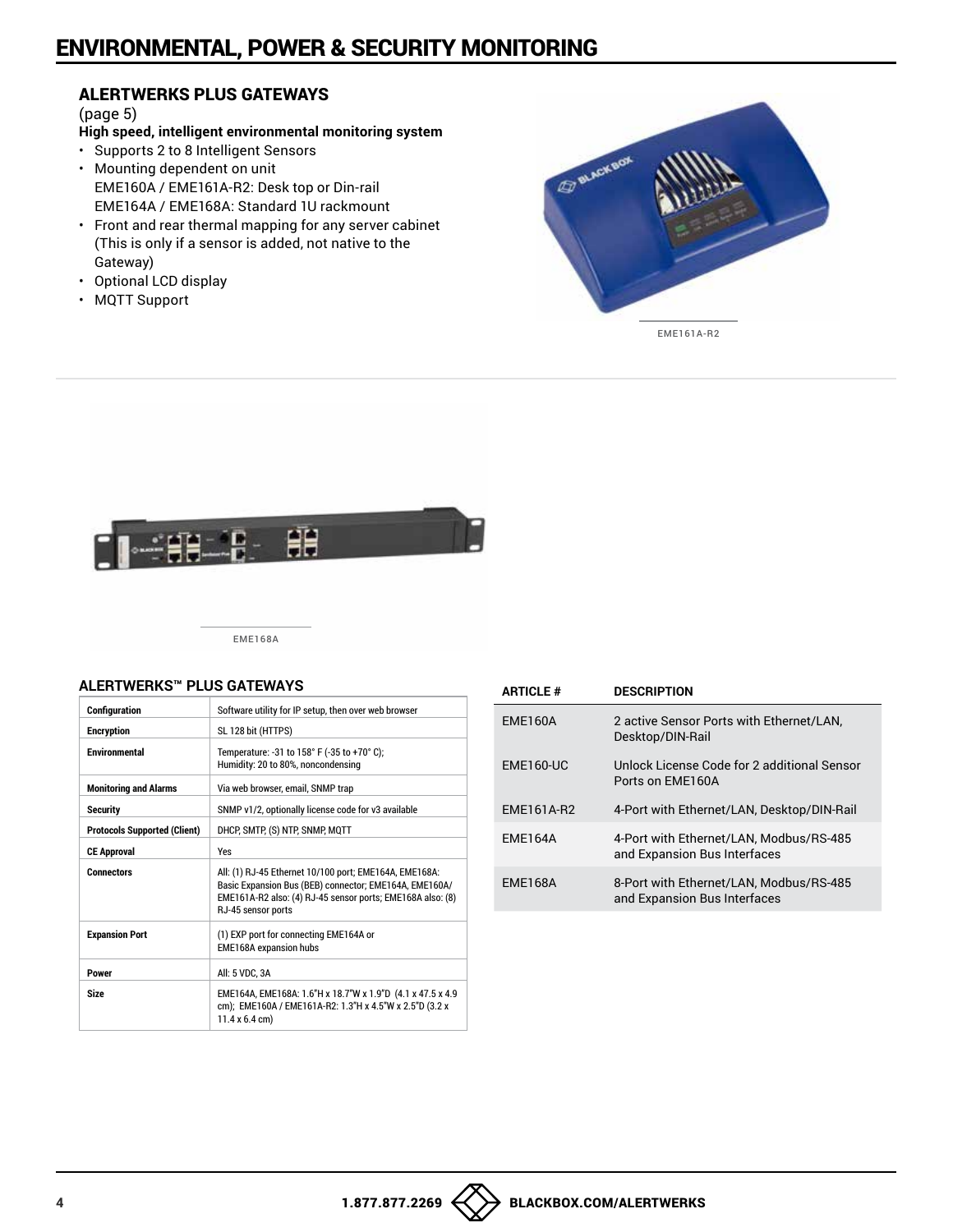

#### **ALERTWERKS™ LCD DISPLAY**

- **Programmable LCD display for sensor data**
- Works only with Plus Gateway
- Display sensor readings for up to 8 sensors
- Can be programmed to show data from any Intelligent or virtual sensor
- Built-in temperature sensor

| <b>ARTICLE #</b> | <b>DESCRIPTION</b>                         |
|------------------|--------------------------------------------|
| EME1LCD          | AlertWerks™ LCD Display, with Temp. Sensor |
|                  |                                            |



### **ALERTWERKS™ TEMPERATURE SENSORS**

- **Ensures a correct temperature reading up to 100 feet**
- Includes (1) plastic mounting clip
- Calibrated sensors on request

| <b>ARTICLE #</b> | <b>DESCRIPTION</b>                                             |
|------------------|----------------------------------------------------------------|
| EME1T1SNMP       | Temperature Probe with 1-ft. (0.3-m) Cable                     |
| EME1T5SNMP       | Temperature Probe with 5-ft. (1.5-m) Cable                     |
| EME1TWRSNMP      | Temperature Probe, water resistant, with 15-ft (4,5m)<br>Cable |



EMERW-020-R2

#### **ALERTWERKS™ WATER SENSORS Alerts you to water in your data center**

- 
- Accurate enough to measure distilled water

| <b>ARTICLE #</b>               | <b>DESCRIPTION</b>       |  |
|--------------------------------|--------------------------|--|
| ALERTWERKS™ SPOT WATER SENSORS |                          |  |
| EME1W1-015                     | 15-ft. (4.5-m) Cable     |  |
| ALERTWERKS™ ROPE WATER SENSOR  |                          |  |
| <b>EMERW-020-R2</b>            | 20-ft. (6.0-m) Cable     |  |
| EMERWE-010-R2                  | 10-ft. (3.0-m) Extension |  |



EME1TS

#### **ALERTWERKSTM THERMAL MAP SENSORS**

- Talk to your Black Box representative for compatibility
- Temperature and Temp/Humidity options
- Sensor reading from 6 locations (top, middle and bottom / Front and Back) provides a clear picture of your intake and exhaust  $air$  temperatures.

| <b>ARTICLE #</b> | <b>DESCRIPTION</b>                                                  |
|------------------|---------------------------------------------------------------------|
| EME1TS           | Temperature (6) Sensor String with 20-ft. (6-m) Cable               |
| EME1THS          | Temperature/Humidity (6) Sensor String with 20-ft.<br>$(6-m)$ Cable |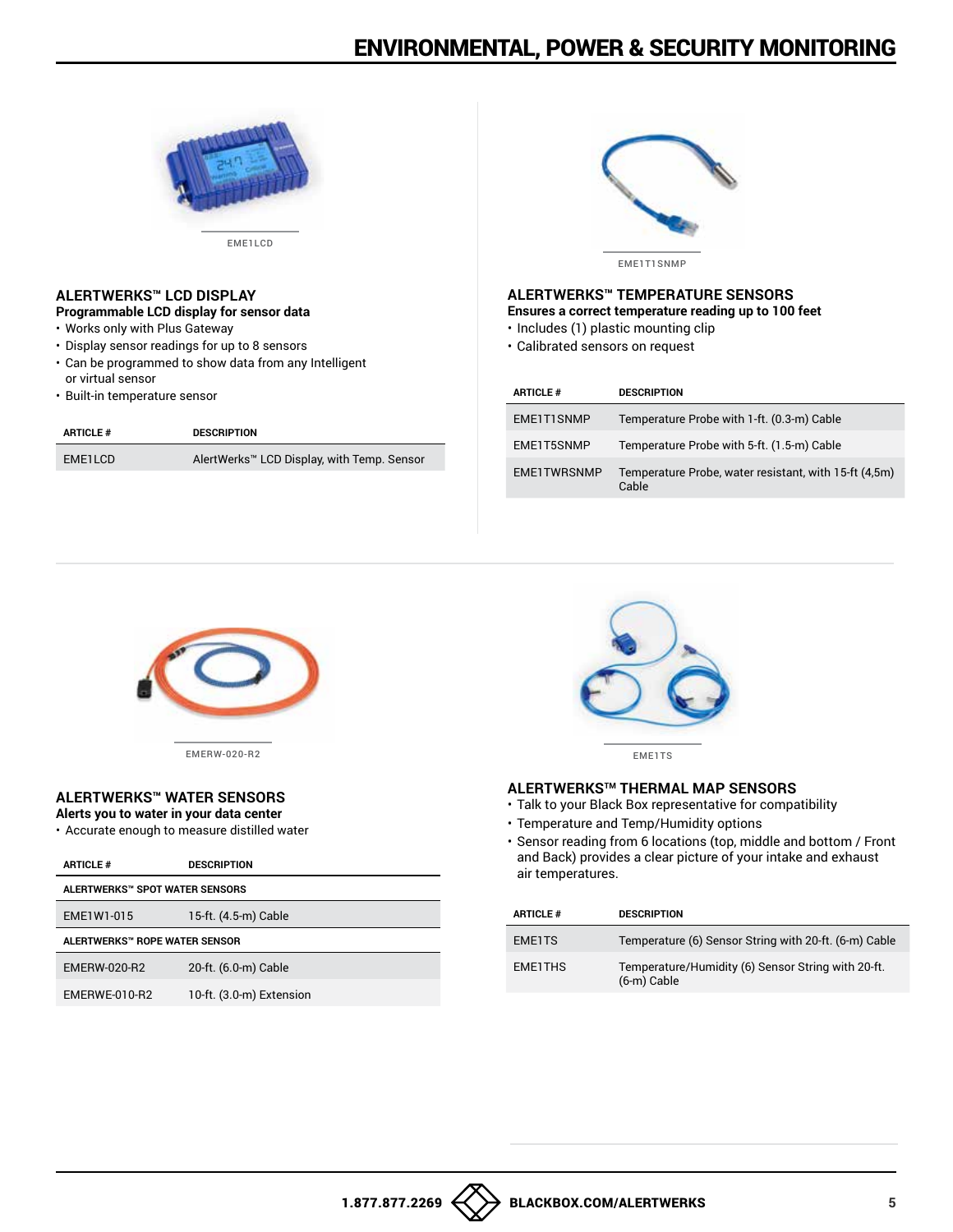

#### ALERTWERKS™ AIRFLOW SENSOR **Monitors airflow remotely**

• Thermistor sensor

- • On/off alarm signal for airflow
- Two LEDs indicate the status



ALERTWERKS™ 4-20 mA **CONVERTER Add a third-party, industrial sensor to** 

**AlertWerks™ Gatway**

• Enables you to communicate with equipment in industrial settings



#### ALERTWERKS™ PHOTOELECTRIC SMOKE DETECTOR

**Adept at detecting smoldering fires** • More effective than ionization smoke

detectors at sensing smoldering fires

• Auto resets when smoke clears

| <b>ARTICLE #</b> | DESCRIPTION         | <b>ARTICLE #</b> | <b>DESCRIPTION</b> | <b>ARTICLE#</b> | <b>DESCRIPTION</b>  |
|------------------|---------------------|------------------|--------------------|-----------------|---------------------|
| EME1F1-005-R2    | 5-ft. (1.5-m) Cable | EME1C1-005       | 4-20 mA Converter  | EME1S2-005-R2   | 5-ft. (1.5-m) Cable |



#### ALERTWERKS™ DRY-CONTACT **SENSOR**

**Open/closed contact switch indicates Alarm or Normal**

• Input voltage range of 0 to 5 VDC

**ARTICLE # DESCRIPTION**

EME1K1-015 15-ft. (4.5-m) Cable



#### ALERTWERKS™ MOTION DETECTION SENSOR **Detects motion in a 60° angle**

• Detection speed of 0.15–3 m/sec • Temp. range of -4 to +144° F (-20 to +50° C)

**ARTICLE # DESCRIPTION**

EME1M1-005-R2 5-ft. (1.5-m) Cable



#### ALERTWERKS™ SIREN AND STROBE LIGHT

**Siren sounds at 100 ± 3 dB at 100 cm** • Maximum cable runs of 1000 feet

- (304.8 m)
- Can be triggered by any other Intelligent sensors connected to the Gateway

| <b>ARTICLE#</b>   | <b>DESCRIPTION</b>  |  |  |
|-------------------|---------------------|--|--|
| <b>EME1SS-005</b> | 5-ft. (1.5-m) Cable |  |  |



#### ALERTWERKS™ VOLTAGE **SENSORS**

**AC Voltage Sensor detects voltage from 50 to 250 VAC**

• DC Voltage Sensor is user programmable

| <b>ARTICLE #</b> | <b>DESCRIPTION</b>      |
|------------------|-------------------------|
| EME1A1-005       | AC, 5-ft. (1.5-m) Cable |
| EME1D1-005-R2    | DC, 5-ft. (1.5-m) Cable |



ALERTWERKS™ DIGITAL I/O **SENSORS Provides eight dry contacts on one sensor port**

| <b>ARTICLE #</b> | <b>DESCRIPTION</b>                                |
|------------------|---------------------------------------------------|
| FMF1.J8-005      | (8) Dry Contacts with 5-ft.<br>$(1.5-m)$ Cable    |
| EME1KJ8-005      | (2) RJ-45 to (8) Dry<br>Contacts with 5-ft. Cable |



#### ALERTWERKS™ RACKMOUNT **KITS**

**Convenient mounting of AlertWerks™ hubs and sensors**

| <b>ARTICLE #</b> | <b>DESCRIPTION</b>                         |
|------------------|--------------------------------------------|
| <b>FMFDIN</b>    | <b>Rackmount DIN Rail</b>                  |
| <b>EMEDRMK</b>   | Dual Backmount Bracket                     |
| <b>FMFSDIN</b>   | Split Rackmount DIN Rail<br><b>Bracket</b> |
| <b>EMESMB</b>    | Din-Rail mounting bracket                  |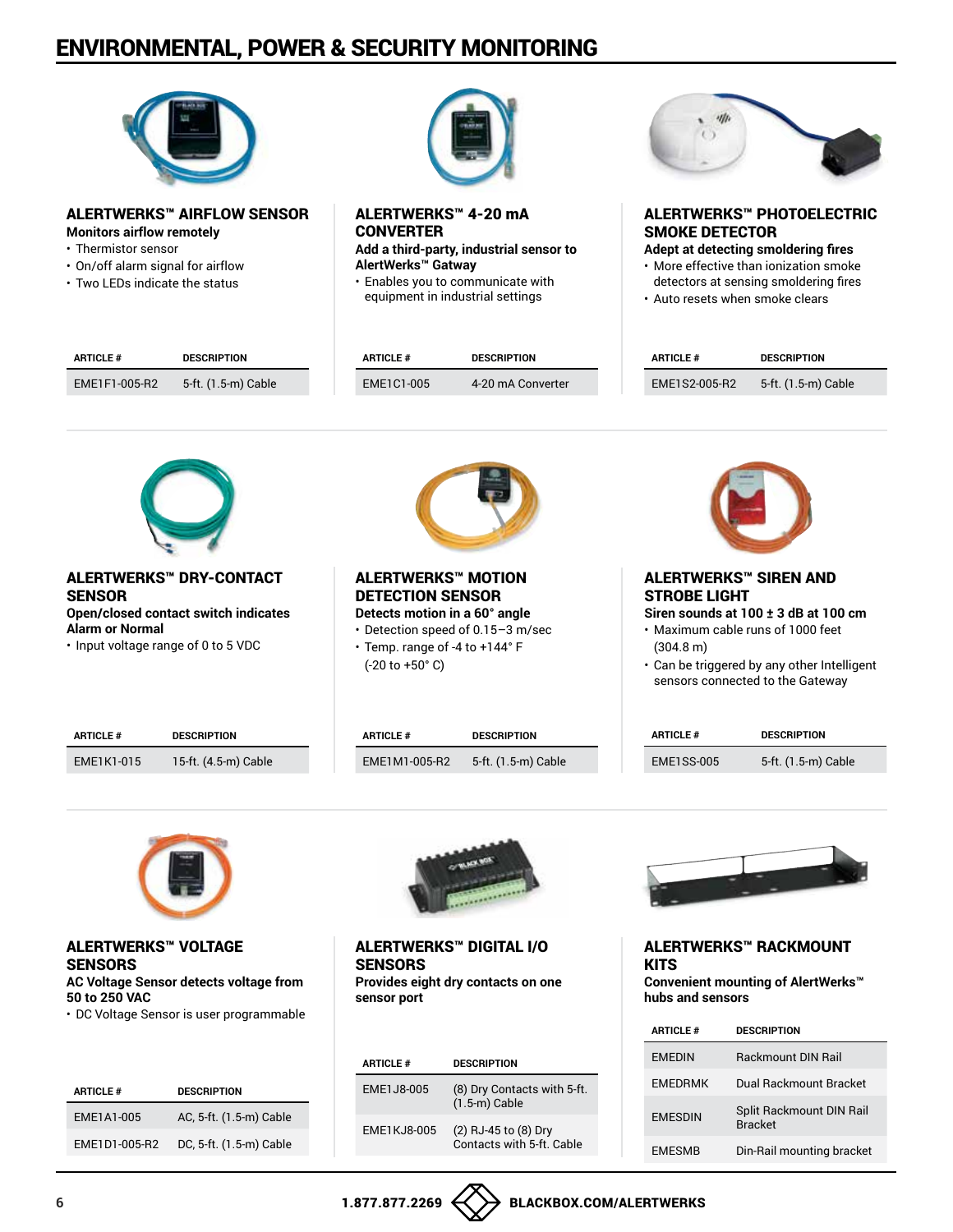

#### ALERTWERKS™ DUAL TEMPERATURE/HUMIDITY **SENSORS**

#### **Monitor temperature and humidity**

- Measurement range of -40 to +167° F (-40 to +75º C) in 1° F increments; accuracy of ±-0.2° C
- Measure 0 to 100% relative humidity

| <b>ARTICLE #</b> | <b>DESCRIPTION</b>                                                  |
|------------------|---------------------------------------------------------------------|
| EME1TH1-001-R2   | Dual Temperature/Humidity Sensor with<br>1-ft (0.3-m) Fixed Cable   |
| EME1TH2-005-R2   | Dual Temperature/Humidity Sensor with<br>5-ft. (1.5-m) Fixed Cable  |
| EME1TH3-015-R2   | Dual Temperature/Humidity Sensor with<br>15-ft. (4.5-m) Fixed Cable |



EME1P2O-005 EME1PDCC-005

#### ALERTWERKS™ POWER SWITCHES

#### **Control electric power over the Internet or local IP network**

- Metal oxide varistors and snubber circuits provide protection from electrical disturbance
- Monitors power and load
- Disconnect alarm sends a signal back to the sensor hub if the unit is unplugged
- Includes a 5-ft. (1.5-m) CAT5e cable, which can be replaced with up to 100-ft (30-m) of CAT5e for longer distances

| <b>ARTICLE #</b> | <b>DESCRIPTION</b>      |
|------------------|-------------------------|
| EME1P20-005      | 220V, Normally Open     |
| EME1PDCC-005     | 48 VDC, Normally Closed |



EME1Y1

#### ALERTWERKS™ SECURITY SENSORS/CONTACTS **Monitor doors remotely**

- Disconnect alarm alerts you when doors to secure areas have been opened
- Open/closed contact switch indicates Alarm or Normal

| <b>ARTICLE#</b> | <b>DESCRIPTION</b>    |
|-----------------|-----------------------|
| EME1Y1-015      | 15-ft. (4.5-m) Cable  |
| EME1Y1-060      | 60-ft. (18.2-m) Cable |